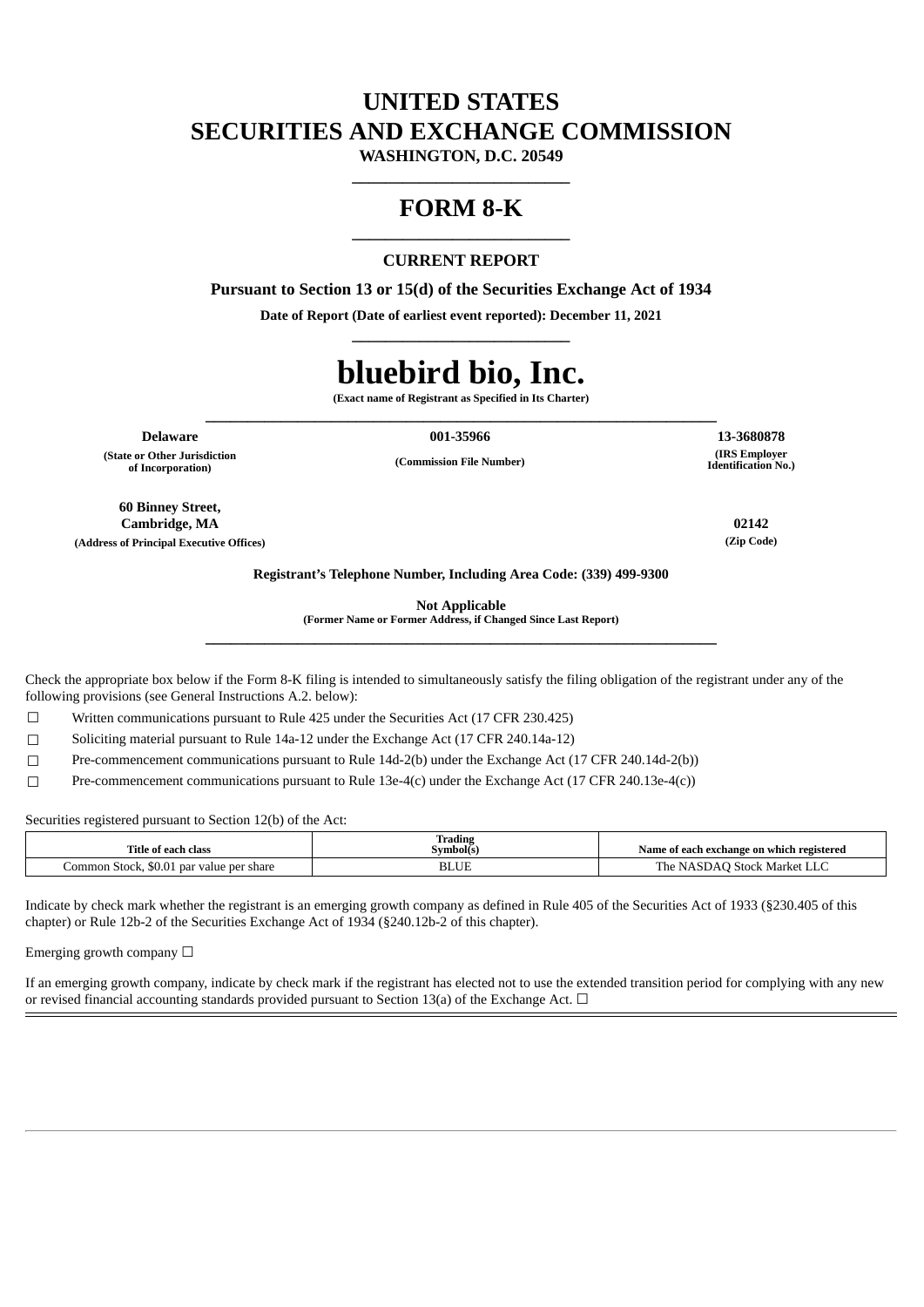#### **Item 8.01 Other Events.**

On December 11, 2021, bluebird bio, Inc. ("bluebird") issued a press release announcing new data presented at the 63rd American Society of Hematology (ASH) Annual Meeting and Exposition of its results for betibeglogene autotemcel (beti-cel), an investigational gene therapy, that demonstrate adult and pediatric patients living with β-thalassemia (beta-thal) who require regular red blood cell (RBC) transfusions can produce normal or near-normal levels of total hemoglobin and continue to remain transfusion-free, and achieve stable iron markers, through up to seven years of follow-up. Data from the pivotal HGB-207 Northstar-2 study were also published in the *New England Journal of Medicine* (NEJM).

On December 12, 2021, bluebird issued a press release announcing data presented at ASH with results from its Phase 1/2 HGB-206 study of lovotibeglogene autotemcel (lovo-cel; formerly LentiGlobin for SCD, bb1111) gene therapy for adult and adolescent patients with sickle cell disease, including further analyses from its pivotal cohort, HGB-206 Group C, following enhancements to the manufacturing protocols and treatment process. Select data from the Group C cohort of the HGB-206 study were simultaneously published in NEJM.

The full text of bluebird's press releases regarding these announcements are filed as Exhibits 99.1 and 99.2 to this Current Report on Form 8-K and are incorporated herein by reference.

#### **Item 9.01 Financial Statements and Exhibits.**

(d) Exhibits

| Exhibit<br>No. | <b>Description</b>                                                                         |
|----------------|--------------------------------------------------------------------------------------------|
| 99.1           | Press release issued by bluebird bio, Inc. on December 11, 2021 (regarding beti-cel data). |
| 99.2           | Press release issued by bluebird bio, Inc. on December 12, 2021 (regarding lovo-cel data). |
| 104            | Cover Page Interactive Data File (embedded within the Inline XBRL document)                |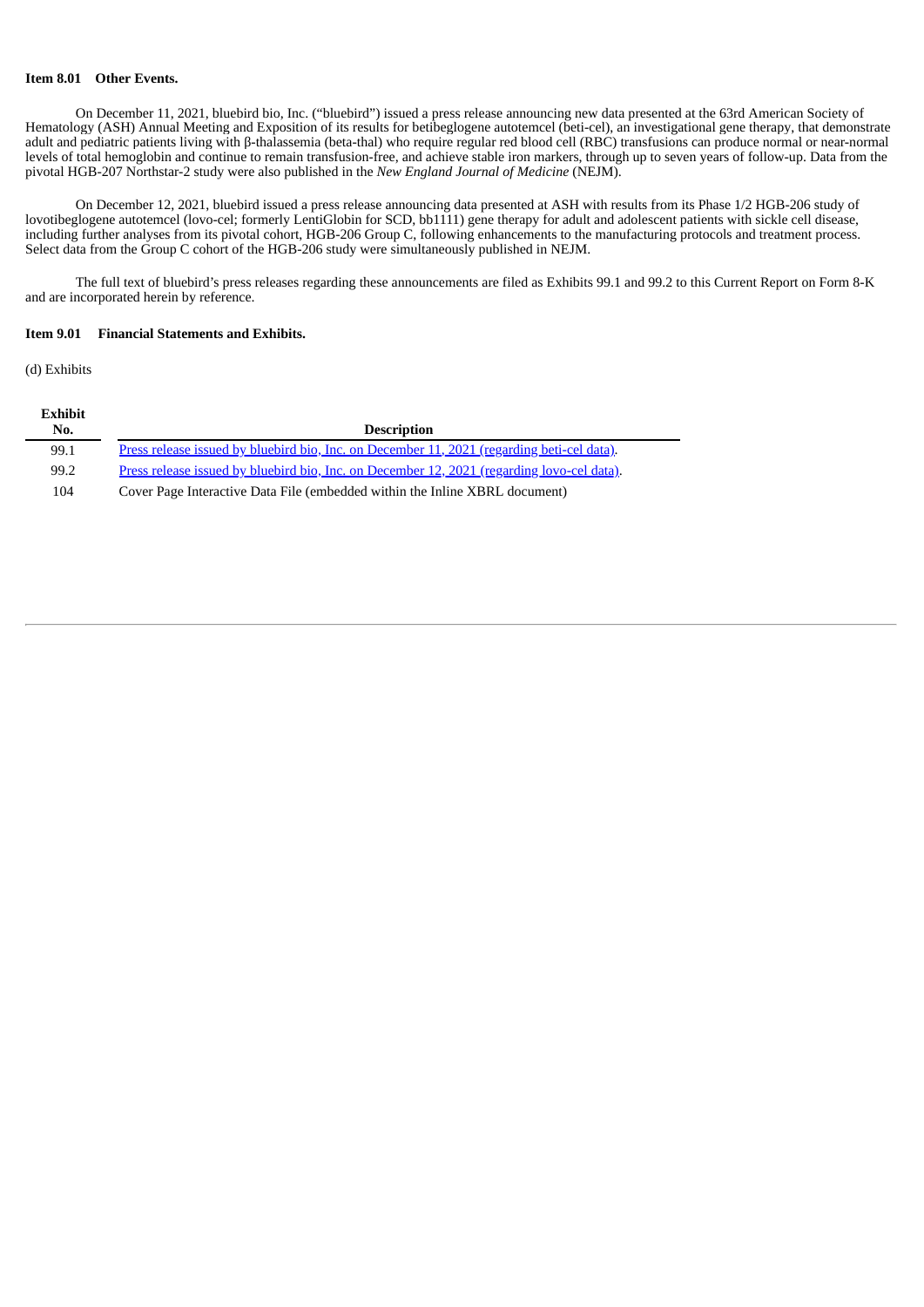#### **SIGNATURES**

Pursuant to the requirements of the Securities Exchange Act of 1934, the registrant has duly caused this report to be signed on its behalf by the undersigned hereunto duly authorized.

Date: December 13, 2021 **bluebird bio, Inc.**

By: /s/ Helen C. Fu

Helen C. Fu *Senior Vice President, General Counsel and Secretary*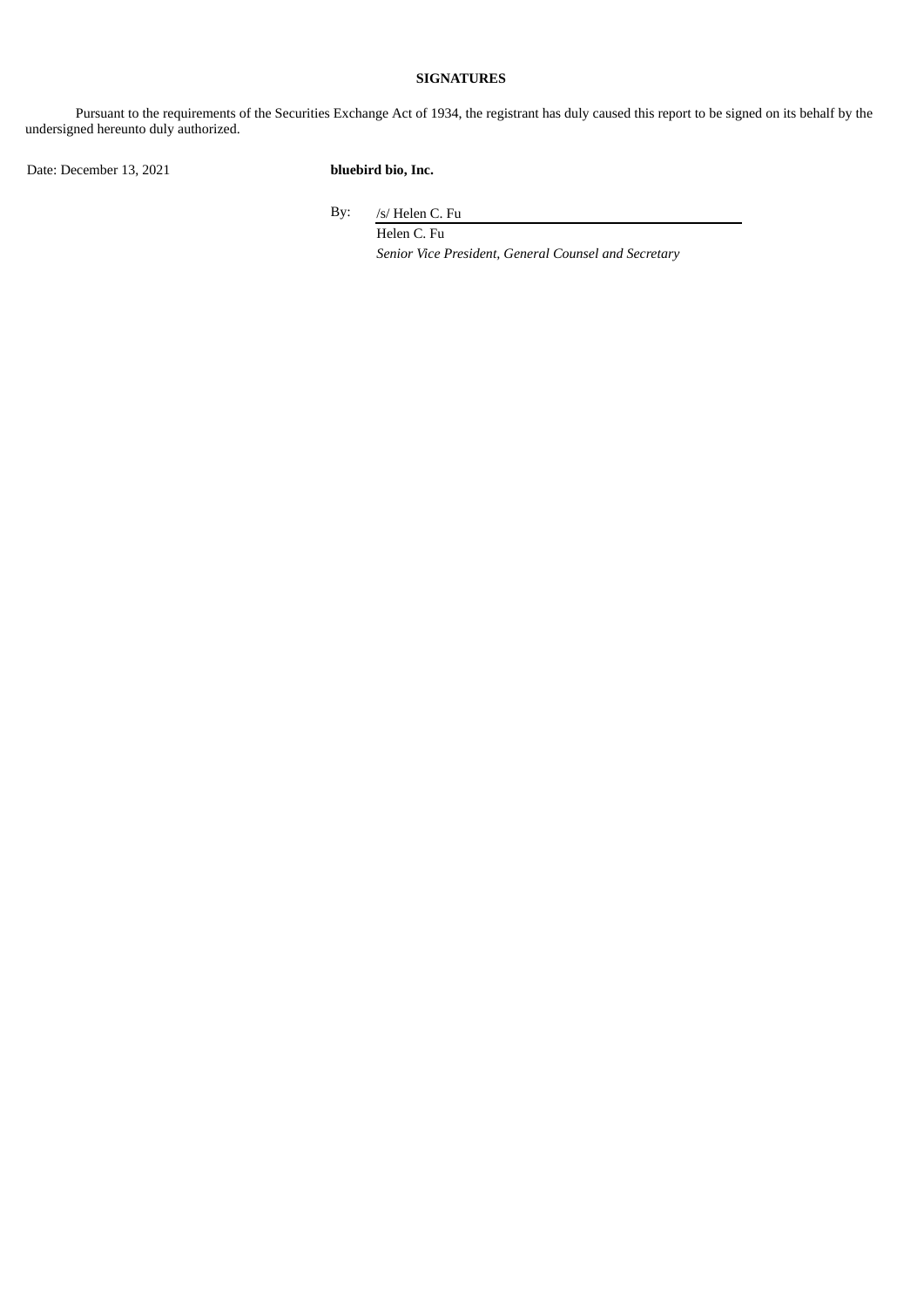#### <span id="page-3-0"></span>New Data at ASH21 and Published in NEJM Further Demonstrate beti-cel as a Potentially Curative One-Time Gene **Therapy for β-thalassemia in Patients Who Require Regular Transfusions Through the Achievement of Durable Transfusion Independence and Normal or Near-Normal Adult Hemoglobin Levels**

Oral presentation featured in the ASH press program includes long-term data through August 2021 in patients who achieved *transfusion independence (TI) (n=46) and remain transfusion-free through up to seven years of follow-up*

#### beti-cel stabilized iron markers in patients who achieved TI and were able to stop iron chelation (n=20/34), with markers of iron *management improving toward normal*

Adult, adolescent and pediatric patients experienced early and sustained improvement in health-related quality-of-life measures *from baseline across Phase 3 studies*

CAMBRIDGE, Mass.— (BUSINESS WIRE) — December 11, 2021—bluebird bio, Inc. (Nasdaq: BLUE) today presented new results for betibeglogene autotemcel (beti-cel), a deeply studied investigational gene therapy, that demonstrate adult and pediatric patients living with β-thalassemia (beta-thal) who require regular red blood cell (RBC) transfusions can produce normal or near-normal levels of total hemoglobin and continue to remain transfusion-free, and achieve stable iron markers, through up to seven years of follow-up (n=3). These findings further support beti-cel as a potentially curative one-time treatment option that addresses the underlying genetic cause of beta-thal and mitigates the burdens associated with the practical management of the disease. The data were highlighted in the press program and will be delivered in an oral presentation at the 63<sup>rd</sup> American Society of Hematology (ASH) Annual Meeting and Exposition, taking place December 11-14, 2021, at the Georgia World Congress Center in Atlanta and virtually. Data from the pivotal HGB-207 Northstar-2 study were also simultaneously published in an original article in *The New England Journal of Medicine (NEJM)* titled, "Betibeglogene Autotemcel Gene Therapy for Nonβ0/β0 Genotype β-Thalassemia."

"It is encouraging to see the results presented at ASH today showing that beti-cel is potentially curative for patients with βthalassemia who require regular red blood cell transfusions, and which build on the strong evidence collected over seven years in this clinical program," said Alexis A. Thompson, MD, MPH, Hematology Section Head, Ann & Robert H. Lurie Children's Hospital of Chicago. "beti-cel enables the production of healthy adult hemoglobin, which may offer patients freedom from lifelong red blood cell transfusions. Restoring iron homeostasis is also crucial to any person's journey with beta-thal, as iron overload can result from transfusions, as well as increased intestinal iron absorption due to ineffective red blood cell production. The majority of patients treated with beti-cel who achieved transfusion independence were able to stop iron chelation (or removal), and stabilization of iron markers was sustained even after chelation was discontinued."

Transfusion-dependent beta-thal is a severe genetic disease caused by mutations in the β-globin gene, which may cause significantly reduced or absent adult hemoglobin (Hb) production. This can result in severe anemia and lifelong dependence on RBC transfusions, a lengthy process that patients typically undergo every 3-4 weeks. Despite advances in treatment and improved transfusion techniques, transfusions only temporarily address symptoms of anemia and people with beta-thal who require regular transfusions have an increased risk for morbidity and mortality due to treatment- and disease-related iron overload and its complications.

beti-cel is a one-time gene therapy that adds functional copies of a modified form of the β-globin gene (β<sup>A-T87Q</sup>-globin gene) into a patient's own hematopoietic (blood) stem cells (HSCs). Once patients have the  $\beta^{\text{A-T87Q}}$ -globin gene, the HSCs have the potential to produce gene therapy-derived adult Hb (HbA<sup>T87Q</sup>) at levels that can eliminate the need for transfusions. In studies of beti-cel, transfusion independence is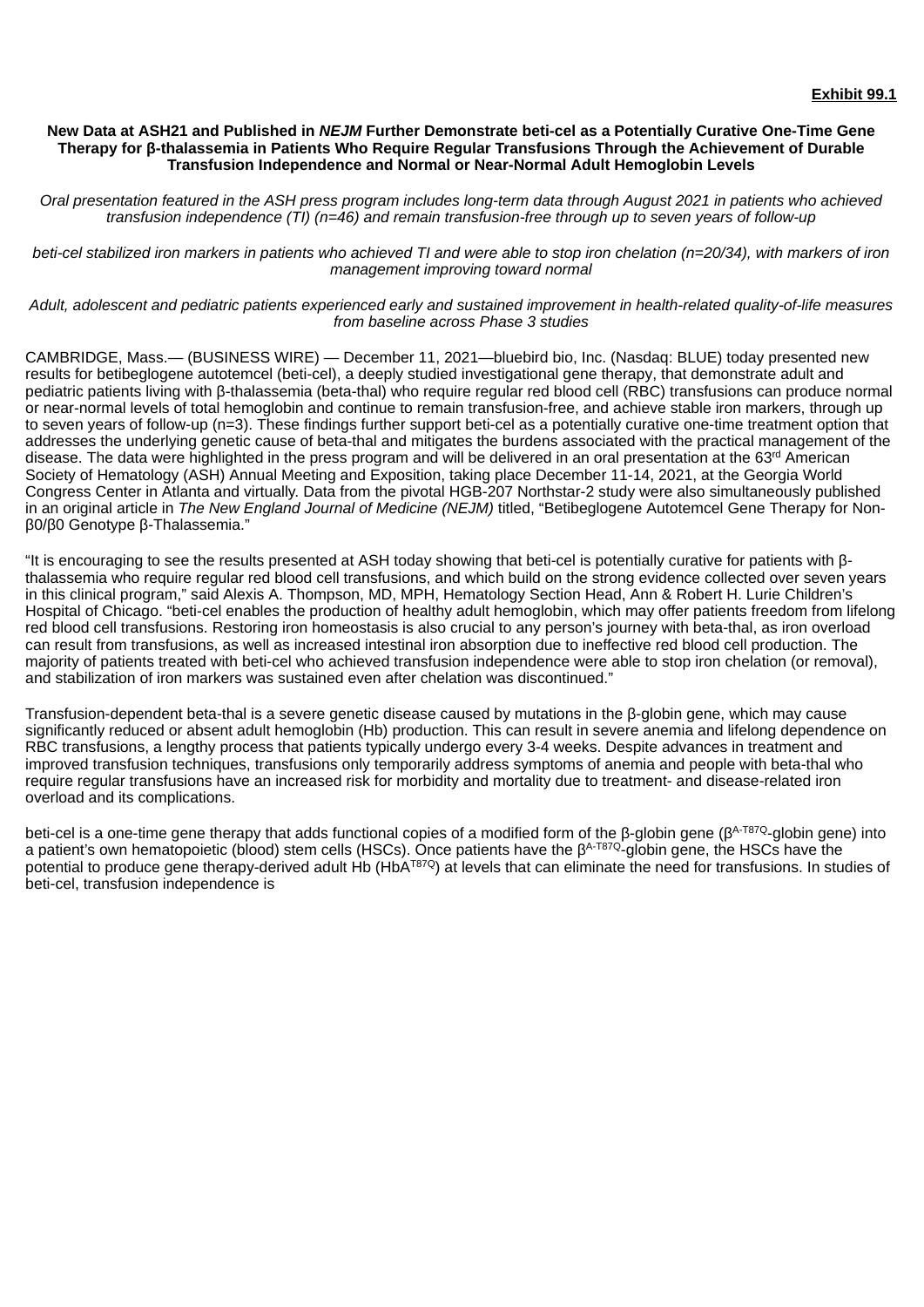defined as no longer needing RBC transfusions for at least 12 months while maintaining a weighted average Hb of at least 9 g/dL.

"These important new data build on a robust body of clinical evidence to reinforce the curative potential of beti-cel for patients and families living with β-thalassemia, a disease for which treatment advances are urgently needed," said Richard Colvin, MD, PhD, chief medical officer, bluebird bio. "Beti-cel addresses the underlying genetic cause of beta-thal in patients who require regular transfusions, enabling the stable production of adult hemoglobin and demonstrating sustained improvement in clinical outcomes through the longest available follow-up in the field. The robust, long-term clinical data in the beti-cel development program enable us to observe the truly transformative difference in people's lives that transfusion independence provides."

As of the data cut-off of August 18, 2021, a total of 63 pediatric, adolescent and adult patients, including 20 patients with at least five years of follow-up, 11 with at least six years and three with up to seven years across β<sup>0</sup>/β<sup>0</sup> and non-β<sup>0</sup>/β<sup>0</sup> genotypes, have been treated with beti-cel in the Phase 1/2 HGB-204 (Northstar) and HGB-205 studies and the Phase 3 HGB-207 (Northstar-2) and HGB-212 (Northstar-3) studies. Data from bluebird bio's Phase 1/2 and Phase 3 clinical studies represent more than 240 patient-years of experience with beti-cel and the longest available follow-up data in beta-thal patients requiring regular RBC transfusions treated with one-time gene therapy.

"In the analysis published in *NEJM*, 91% of patients, including six of seven patients under the age of 12, achieved transfusion independence as well as improvement in erythropoiesis and liver iron concentrations," said Professor Franco Locatelli, MD, PhD, lead author and Director, Department of Pediatric Hematology/Oncology and Cell and Gene Therapy, IRCCS Ospedale Pediatrico Bambino Gesù, Rome, Italy. "These findings are further validated with long-term data being presented at ASH, which suggest that one-time gene therapy with beti-cel is potentially curative through achievement of transfusion independence and near normal hemoglobin levels."

Adverse reactions considered related to beti-cel were few and consisted primarily of non-serious infusion-related reactions that occurred on the day of infusion (e.g., abdominal pain, hot flush, dyspnea, tachycardia and non-cardiac chest pain) and cytopenias (e.g. thrombocytopenia, leukopenia and neutropenia). Pain in extremity shortly after treatment was also documented. One of these adverse events (AE) was a serious adverse event (SAE) of thrombocytopenia considered possibly related to beticel and has resolved.

The majority of AEs and SAEs in the beti-cel clinical development program were unrelated to beti-cel and consistent with the known side effects of HSC collection and busulfan conditioning regimen (including several SAEs of veno-occlusive disease that resolved with treatment).

#### *Updated Long-Term Efficacy & Safety Results (Long-term follow-up study, LTF-303)*

After participating in and completing the two years of follow-up in any of the Phase 1/2 (HGB-204, HGB-205) or Phase 3 studies (HGB-207, HGB-212), patients treated with beti-cel were invited to enroll in a 13-year long-term follow-up study, LTF-303.

As of August 18, 2021, 57 of 63 beti-cel-treated patients across age groups and genotypes spanning a broad range of the most severe β<sup>0</sup>/β<sup>0</sup> and non-β<sup>0</sup>/β<sup>0</sup> genotypes were enrolled in LTF-303 (22 treated in Phase 1/2 studies, 35 treated in Phase 3 studies) with a median post-infusion follow-up of 41.5 months (min-max: 23-87.5). Twenty patients enrolled in LTF-303 have at least five years of follow-up.

#### *Transfusion Independence (TI)*

Of the 57 patients enrolled in LTF-303, 46 patients achieved TI: 15/22 (68%) patients treated in Phase 1/2 and 31/35 (89%) patients treated in Phase 3. All 46 patients who achieved TI maintained it through last follow-up in LTF-303, demonstrating the long-term durability of beti-cel.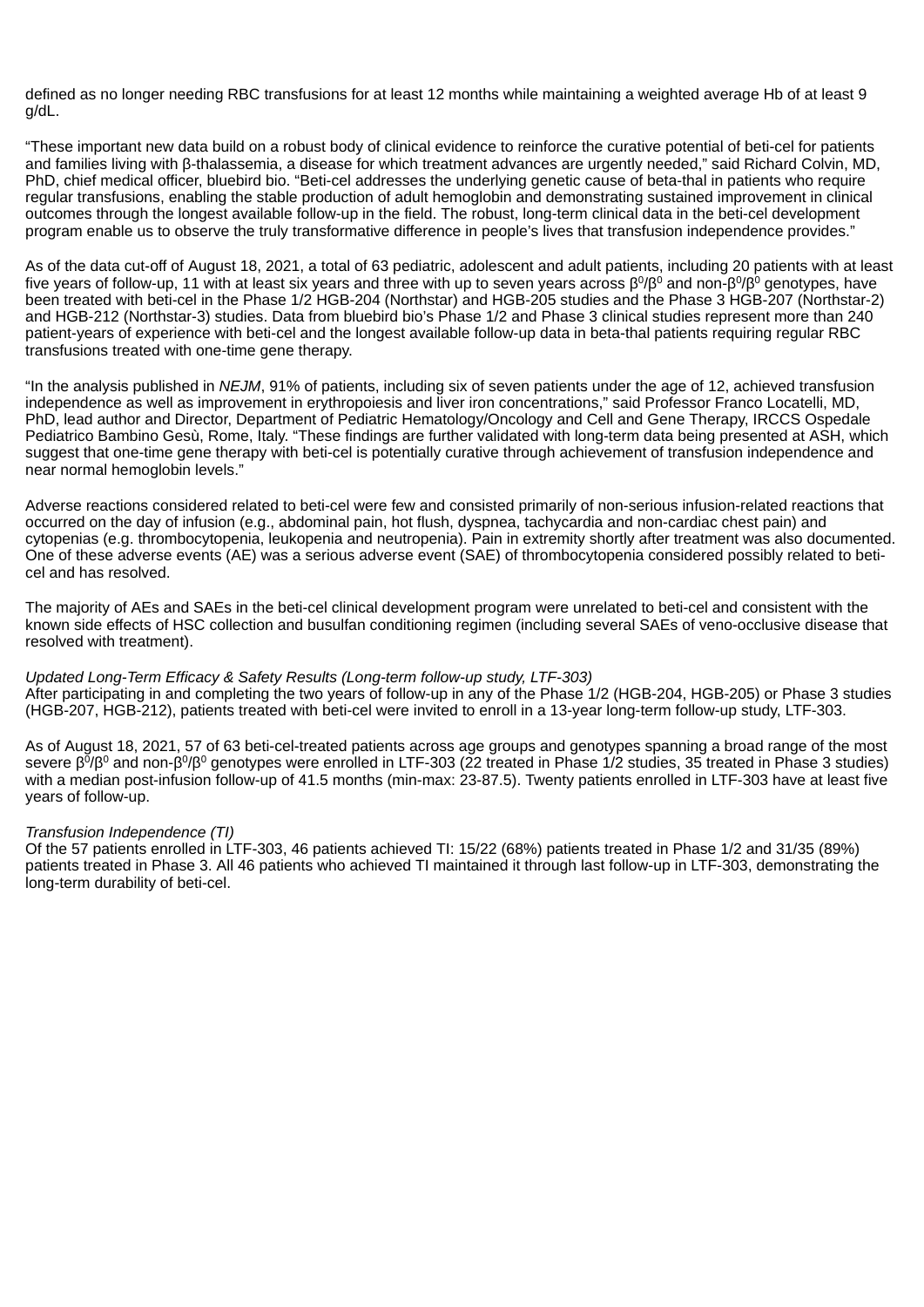Phase 1/2 patients had a median duration of ongoing TI of 65.9 months (min-max: 19.8-84.5) and Phase 3 patients had a median ongoing TI duration of 32 months (min-max: 18.2-49.1).

Weighted average Hb in patients who achieved TI reached normal or near-normal levels in the Phase 1/2 studies (10.3 g/dL; min-max: 9.1-13.2) and in the Phase 3 studies (11.6 g/dL; min-max: 9.5-13.7).

#### *Iron Marker Stabilization*

Patients who require regular blood transfusions need to reduce excess iron caused by chronic blood transfusions. For people living with beta-thal, iron can be removed from the body in several ways, including chelation (pharmacological removal).

Prior to beti-cel infusion, all patients were on iron chelation. Importantly, the majority of patients who achieved TI (n=46/57) that restarted iron chelation after infusion have since stopped (59%, 20/34); and 24% of those who achieved TI (11/46) were able to receive phlebotomy (blood removal), which is another method for iron reduction that is only possible for patients who have sufficient hemoglobin levels without RBC transfusions. This supports the potential for beti-cel to reduce the treatment burden associated with iron management.

A sub-analysis of iron status in LTF-303 included 16 patients who achieved TI and stopped chelation, with at least nine months of follow-up after discontinuation of chelation. The sub-analysis showed iron reduction in response to chelation and stabilization of iron markers after chelation was discontinued.

#### *LTF-303 Safety*

There were no deaths, no vector-derived replication-competent lentivirus, and no events of insertional oncogenesis or malignancy in LTF-303.

No drug-related AEs were reported. Serious AEs unrelated to beti-cel included infertility issues (gonadotropic insufficiency, ectopic pregnancy, fetal death as a result of a miscarriage), gallbladder disease (gall bladder wall thickening/polyp), cholelithiasis, infection and low white blood cell count in the setting of a wild-type HIV (bacteremia, neutropenia), and individual events of diabetic ketoacidosis, pulmonary embolism, and major depression. Pulmonary embolism occurred concurrently with diabetic ketoacidosis in a patient with a history of thromboembolic events. Each event was reported once.

#### *Health-Related Quality of Life (HRQoL)*

"People with β-thalassemia live with increased morbidity and mortality and reduced health-related quality of life compared with the general population," said Dr. Colvin. "The mental, physical, and time demands of regular, lifelong red blood cell transfusions, as well as iron chelation and associated complications, take a heavy toll on patients' functioning in all spheres of life, including their work or school and social lives.<sup>i</sup> The robust, long-term clinical data in the beti-cel development program enable us to observe the truly transformative difference in people's lives that transfusion independence provides."

Measures of HRQoL were evaluated in adult (≥18 years of age) and pediatric/adolescent (<18 years of age) patients who achieved TI following treatment with beti-cel in the Phase 3 HGB-207 and HGB-212 studies and who completed baseline and one post-baseline self-reported HRQoL assessment. HRQoL was assessed at baseline and at Months 6, 12, 18, and 24 after beti-cel infusion, using multiple validated quality-of-life instruments.

Improvements in HRQoL outcomes were observed among patients across age groups and across multiple domains of physical and psychological health.

Clinically relevant improvements were observed, as measured by PedsQL and SF-36 scores at Month 24. Patients with scores below the population norm at baseline experienced the most improvement.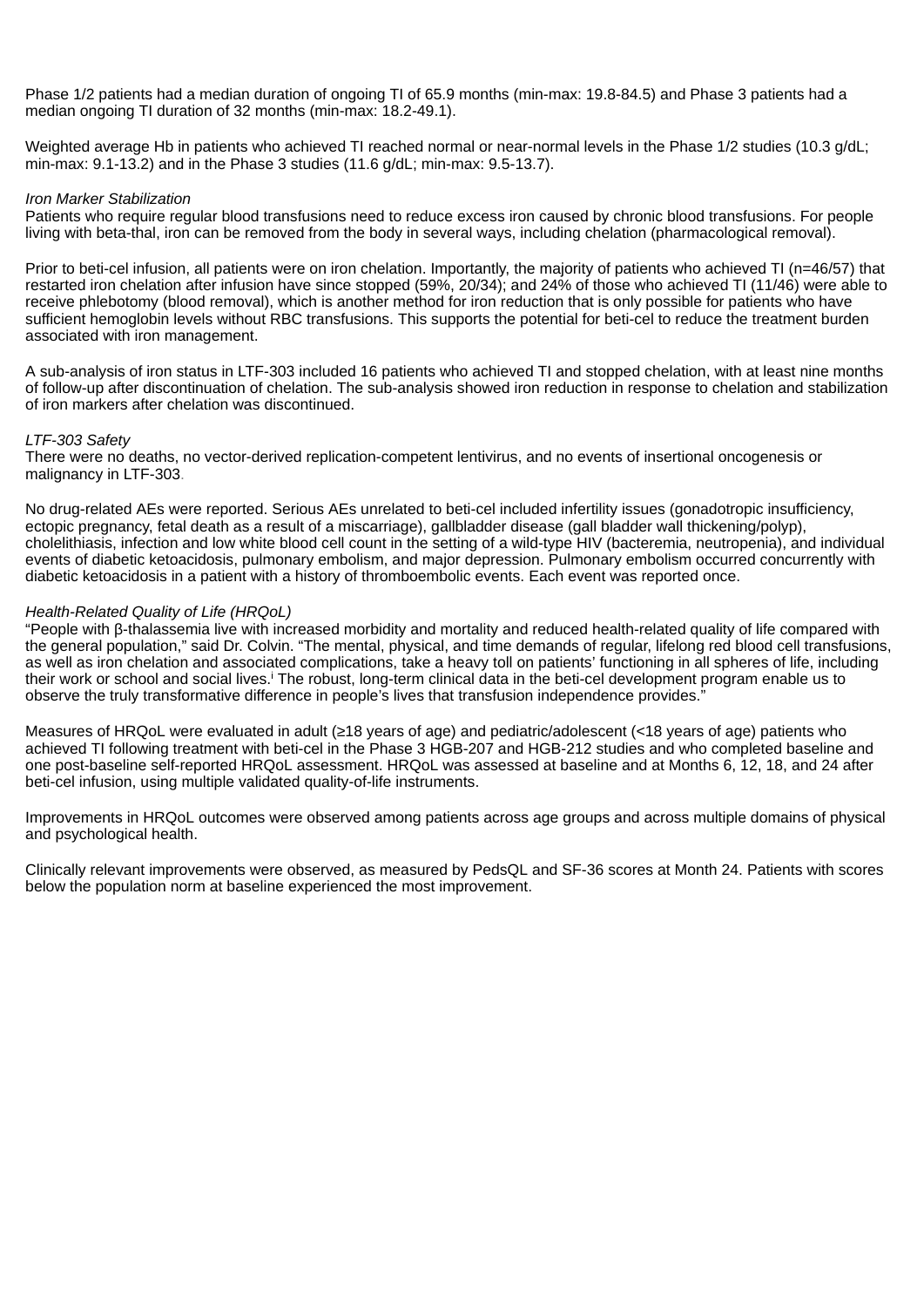Additional HQRoL data will be presented at ASH in a poster titled, *Improvement in Health-Related Quality of Life Following Treatment with Betibeglogene Autotemcel in Patients with Transfusion-Dependent β-Thalassemia Enrolled in Phase 3 Studies*, on Monday, December 13. Results from the long-term LTF-303 study will be presented in detail in an oral presentation titled, *Restoring Iron Homeostasis in Patients who Achieved Transfusion Independence After Treatment with Betibeglogene Autotemcel Gene Therapy: Results from up to 7 Years of Follow-up*, on Monday, December 13 at 11:00 a.m. ET.

#### **About betibeglogene autotemcel (beti-cel)**

betibeglogene autotemcel (beti-cel) (pronounced BEH tee cell) is a one-time gene therapy custom-designed to treat the underlying cause of β-thalassemia in patients who require regular red blood cell (RBC) transfusions. Beti-cel adds functional copies of a modified form of the β-globin gene ( $\beta^{A-T87Q}$ -globin gene) into a patient's own hematopoietic (blood) stem cells (HSCs) in order to correct the deficiency of adult hemoglobin that is the hallmark of β-thalassemia. Once a patient has the modified βglobin gene, they have the potential to produce beti-cel-derived adult hemoglobin (HbA<sup>T87Q</sup>) at levels that may eliminate the need for transfusions. In Phase 3 beti-cel studies 89% (31/35) of evaluable patients across ages and genotypes, including pediatric patients as young as four years of age and those with the most severe  $\beta^{0}/\beta^{0}$  genotypes, achieved transfusion independence, which is defined as no longer needing RBC transfusions for at least 12 months while maintaining a weighted average Hb of at least 9 g/dL.

beti-cel is manufactured using the BB305 lentiviral vector (LVV), a third-generation, self-inactivating LVV that has been studied for more than a decade across two therapeutic areas.

Adverse reactions considered related to beti-cel consisted primarily of non-serious infusion-related reactions that occurred on the day of the infusion and cytopenias. One serious adverse event (SAE) of thrombocytopenia considered possibly related to beti-cel was reported and has resolved.

The majority of AEs and SAEs in the beti-cel clinical development program were considered to be unrelated to beti-cel by the Investigator and were consistent with known side effects of HSC collection and the bulsufan conditioning regimen.

The Phase 3 Northstar-2 (HGB-207) and Northstar-3 (HGB-212) studies evaluating beti-cel are ongoing; enrollment is complete, and all patients have been treated. bluebird bio is also conducting a long-term follow-up study, LTF-303, to monitor safety and efficacy for people who have participated in bluebird bio-sponsored beti-cel clinical studies through 15 years post treatment.

A biologics license application (BLA) for beti-cel is under priority review by the FDA. The agency has set a Prescription Drug User Fee Act (PDUFA) goal date of May 20, 2022.

#### **About bluebird bio, Inc.**

bluebird bio is pursuing curative gene therapies to give patients and their families more bluebird days.

With a dedicated focus on severe genetic diseases, bluebird has industry-leading clinical and research programs for sickle cell disease, β-thalassemia and cerebral adrenoleukodystrophy and is advancing research to apply new technologies to these and other diseases. We custom design each of our therapies to address the underlying cause of disease and have developed indepth and effective analytical methods to understand the safety of our lentiviral vector technologiesand drive the field of gene therapy forward.

Founded in 2010, bluebird has the largest and deepest ex-vivo gene therapy data set in the world—setting the standard for industry. Today, bluebird continues to forge new paths, combining our real-world experience with a deep commitment to patient communities and a people-centric culture that attracts and grows a diverse flock of dedicated birds.

For more information, visit bluebirdbio.comor follow us on social media at @bluebirdbio, LinkedIn, Instagram and YouTube.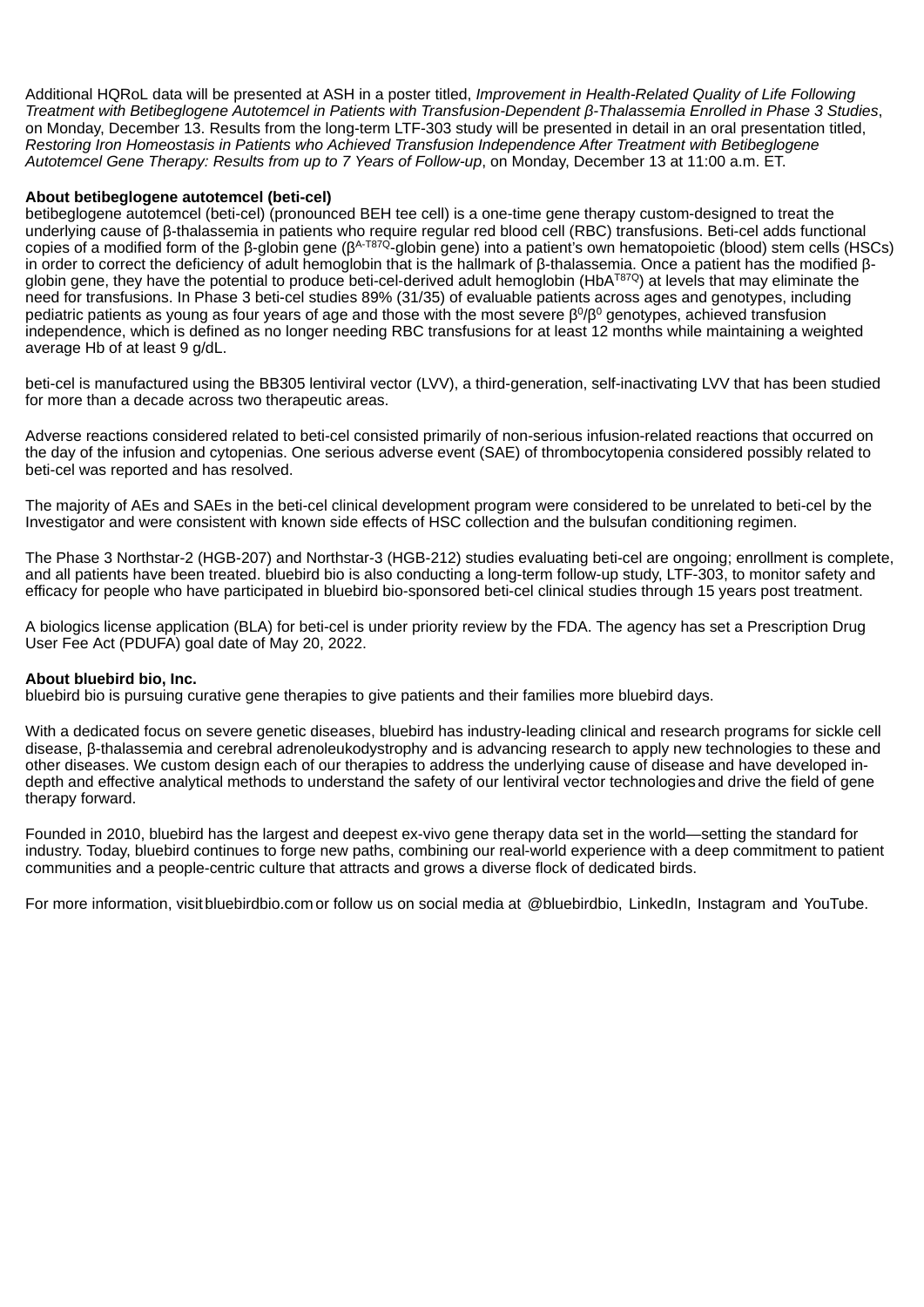bluebird bio is a trademark of bluebird bio, Inc.

#### **bluebird bio Cautionary Statement Regarding Forward-Looking Statements**

This press release contains "forward-looking statements" within the meaning of the Private Securities Litigation Reform Act of 1995. All statements that are not statements of historical facts are, or may be deemed to be, forward-looking statements, Such forward-looking statements are based on historical performance and current expectations and projections about our future financial results, goals, plans and objectives and involve inherent risks, assumptions and uncertainties, including internal or external factors that could delay, divert or change any of them in the next several years, that are difficult to predict, may be beyond our control and could cause our future financial results, goals, plans and objectives to differ materially from those expressed in, or implied by, the statements. No forward-looking statement can be quaranteed. Forward-looking statements in this press release should be evaluated together with the many risks and uncertainties that affect bluebird bio's business. particularly those identified in the risk factors discussion in bluebird bio's Annual Report on Form 10-K, as updated by our subsequent Quarterly Reports on Form 10-Q, Current Reports on Form 8-K and other filings with the Securities and Exchange Commission. These risks include, but are not limited to: the risk that the efficacy and safety results from our prior and ongoing clinical trials will not continue or be seen in additional patients treated with our product candidates; the risk that additional insertional oncogenic or other safety events associated with lentiviral vector, drug product, or myeloablation will be discovered or reported over time; and the risk that any one or more of our product candidates will not be successfully developed, approved or commercialized. The forward-looking statements included in this document are made only as of the date of this document and except as otherwise required by applicable law, bluebird bio undertakes no obligation to publicly update or revise any forward*looking statement, whether as a result of new information, future events, changed circumstances or otherwise.*

#### **Investors**:

Courtney O'Leary, 978-621-7347 coleary@bluebirdbio.com

or

**Media**: Jess Rowlands, 518-598-3168 jess.rowlands@bluebirdbio.com

Ladis V, et al. *Eur J Haematol.* 2011;86(4):332-338. iJobanputra M, et al. *Br J Haematol.* 2020;191(5):897-905. Clarke SA, et al. *Child Care Health Dev.* 2010;36(1):118-122. Sobota A, et al. *Am J Hematol*. 2011;86(1):92-95. Paramore C, et al. *Patient*. 2021;14(2):197-208. Scalone L, et al. *Curr Med Res Opin*. 2008;24(7):1905-1917.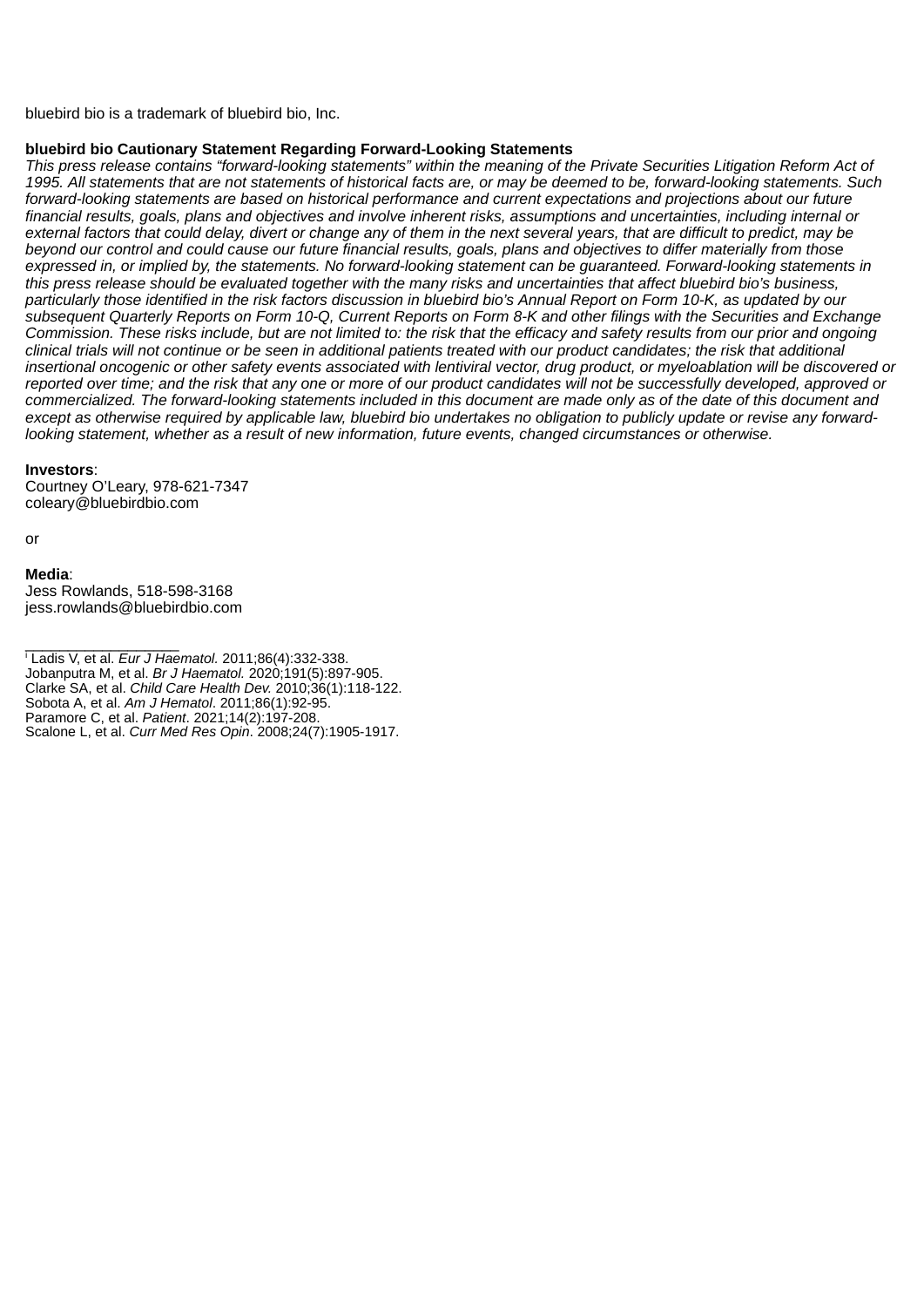<span id="page-8-0"></span>New and Updated Data Demonstrating Sustained Treatment Response in Patients Treated in Largest Sickle Cell Gene Therapy Program To-Date presented at ASH21 and published in *NEJM*

Undated data from the pivotal cohort of HGB-206 reinforce that optimized manufacturing and treatment processes are associated with improved biologic and clinical outcomes, including stable production of gene therapy derived anti-sickling hemoglobin and continued *complete resolution of severe VOEs up to 36 months follow-up (n=2)*

Patient-reported data on health-related quality of life (HROoL) complement clinical findings and the strongest HROoL improvements in any *sickle cell gene therapy program*

CAMBRIDGE, Mass.— (BUSINESS WIRE) — December 12, 2021—bluebird bio, Inc. (NASDAQ: BLUE) today announced updated results from its Phase 1/2 HGB-206 study of lovotibeglogene autotemcel (lovo-cel; formerly LentiGlobin® for SCD, bb1111) gene therapy, including further analyses from its pivotal cohort, HGB-206 Group C, following enhancements to the manufacturing protocols and treatment process. In addition to continued complete resolution of severe vaso-occlusive events (VOEs), patients in Group C achieved near normal levels of key hemolysis markers and experienced sustained improvements in patient-reported quality of life following treatment. Data were presented in two oral sessions at the 63<sup>rd</sup> American Society of Hematology (ASH) Annual Meeting and Exposition, taking place December 11-14, 2021, at the Georgia World Congress Center in Atlanta, Georgia and virtually; select data from the Group C cohort of the HGB-206 study were simultaneously published in *New England Journal of Medicine*.

"Data presented at ASH and published today in the *New England Journal of Medicine* affirm that this lentiviral gene transfer for sickle cell disease has the potential to improve the day-to-day reality of people living with sickle cell disease by eliminating the disruptive, painful crises that can occur multiple times per month," said John F. Tisdale, MD, Chief, Cellular and Molecular Therapeutics Branch, NHLBI, Bethesda, MD. "Sickle cell is a complex and often misunderstood disease that is associated with more symptoms and long-term effects than pain alone. It is encouraging to see that the treatment fundamentally impacted the pathophysiology of patients' disease through the sustained production of vector-derived anti-sickling hemoglobin to substantially reduce sickling and hemolysis."

Clinical studies evaluating lovo-cel in sickle cell disease represent the largest sickle cell disease gene therapy data set to date. As of February 17, 2021, 49 patients have been treated with lovo-cel with up to six years of patient follow-up (median: 24 months) across the HGB-205 (n=3), HGB-206 (n=44) and HGB-210 (n=2) clinical studies, representing more than 109 total patient-years of data. The Phase 1/2 HGB-206 trial includes Groups A (n=7), B (n=2) and C (n=35), reflecting progressive adaptations to the treatment and manufacturing processes.

Sickle cell disease is a serious, progressive and debilitating genetic disease caused by a single mutation in the β-globin gene that leads to the production of abnormal sickle hemoglobin (HbS). HbS causes red blood cells to become sickled and fragile, resulting in chronic hemolytic anemia, vasculopathy and unpredictable, painful VOEs requiring frequent hospitalization. In the U.S., the median age of death for someone with sickle cell disease is 43-46 years. Additionally, one in four people living with sickle cell disease experience a stroke by age 45.

In the HGB-206 study, VOEs are defined as episodes of acute pain with no medically determined cause other than a vasoocclusion, lasting more than two hours and severe enough to require care at a medical facility. This includes acute episodes of pain, acute chest syndrome (ACS), acute hepatic sequestration and acute splenic sequestration. A severe VOE requires a 24 hour hospital stay or emergency room visit or at least two visits to a hospital or emergency room over a 72-hour period, with both visits requiring intravenous treatment.

lovo-cel adds functional copies of a modified form of the β-globin gene (β<sup>A-T87Q</sup>-globin gene) into a patient's own hematopoietic (blood) stem cells (HSCs). Once patients have the  $\beta^{A-T87Q}$ -globin gene, their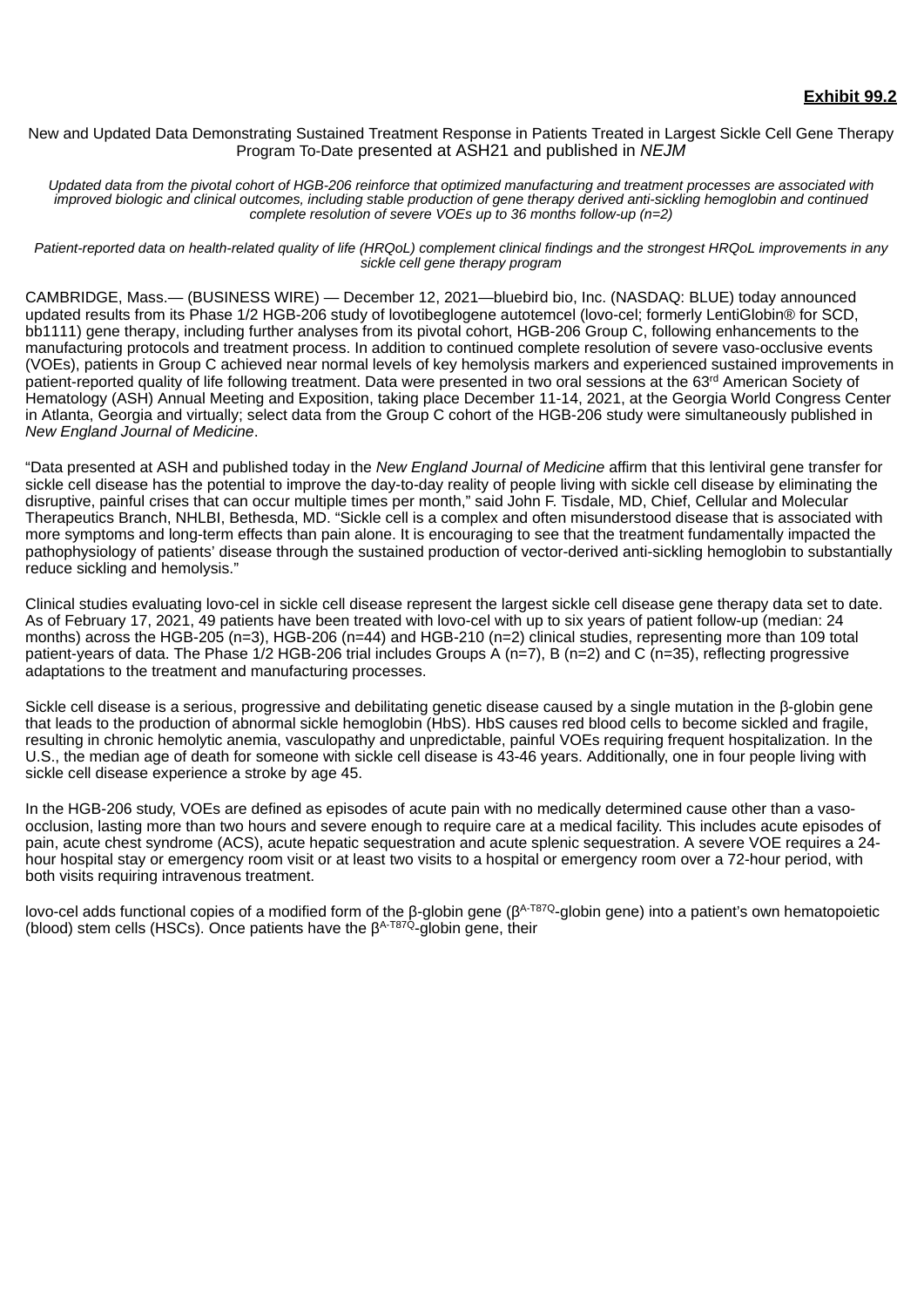red blood cells can produce anti-sickling hemoglobin (HbA $^{T87Q}$ ) that decreases the proportion of HbS, thereby reducing sickled red blood cells, hemolysis and other complications.

"The remarkable depth and breadth of data presented at ASH and published in the *New England Journal of Medicine* distinctively demonstrates the impact of lovo-cel on biologic and clinical outcomes, as well as to patient-reported outcomes that indicate a meaningful difference in the daily lives of people with sickle cell disease," said Richard Colvin, MD, PhD, Chief Medical Officer, bluebird bio. "The ability to trace how lovo-cel integrates on a genetic level is a distinguishing characteristic of LVV gene therapy and confers a unique understanding of how the proposed mechanism of action of the drug product is correlated to safety and clinical outcomes."

Data published in the *New England Journal of Medicine* can be found here: *Biologic and Clinical Efficacy of LentiGlobin for Sickle Cell Disease Gene Therapy*.

#### **Updated HGB-206 Group C Efficacy & Safety Data**

As of February 2021, the 35 Group C patients had up to 37.6 months of follow-up (median of 17.3; min-max: 3.7-37.6 months), for a total of 54.8 patient-years of experience.

#### *Efficacy*

Following engraftment, median total hemoglobin increased from 8.5 g/dL at baseline to ≥11 g/dL from six through up to 36 months post-infusion in all patients; notably, sickle hemoglobin (HbS) in all patients was less than 60% of total hemoglobin, and gene therapy-derived anti-sickling hemoglobin,  $HbA^{T87Q}$ , contributed at least 40% of total hemoglobin.

These decreased levels of sickle hemoglobin (HbS) after lovo-cel infusion were comparable to individuals living with sickle trait  $(\beta^S/\beta^A)$ , not in the study– in general, people with sickle cell trait enjoy normal life spans with no medical problems related to sickle cell trait.

All evaluable patients (n=25) continued to experience complete resolution of severe VOEs through up to 36 months of follow-up, compared with a median of 3.5 per year (min–max: 2.0–13.5) in the 24 months before enrollment.

#### *Hemolysis Markers*

Red blood cells normally break down in the body through a naturally occurring process called hemolysis. In sickle cell disease, hemolysis happens too quickly due to the fragility of sickled red blood cells, resulting in hemolytic anemia. In findings published in *NEJM,* key hemolysis markers for sickle cell patients treated with lovo-cel in Group C approached normal levels.

From six months post-infusion through the last visit, several indicators of the health of red blood cells suggest that treatment with lovo-cel improved biological markers for SCD to near-normal levels. Lactate dehydrogenase and indirect bilirubin levels normalized, reticulocyte counts approached normal levels, and haptoglobin levels were positive at last visit, which suggests a reduction in hemolysis.

#### *Pancellularity*

Exploratory assay data evaluated HbA<sup>T87Q</sup> and HbS protein in individual red blood cells to assess if HbA<sup>T87Q</sup> was *pancellular*, meaning present throughout all of a patient's red blood cells.

In 10 patients with at least 24 months of follow-up, a mean of 85% of red blood cells contained  $\beta^{A-T87Q}$ , suggesting nearpancellular HbA<sup>T87Q</sup> distribution and with pancellularity further increasing over time. This indicates that there were very few circulating non-gene-therapy-modified RBCs containing a majority of HbS and prone to sickling. Within HbA<sup>T87Q</sup>-containing red cells, the median HbA<sup>T87Q</sup> was estimated to be 15.3 pg per red cell (range, 11.7 to 22.7), a finding that was similar to the range of 13 to 18 pg per cell of adult hemoglobin reported in persons with sickle cell trait.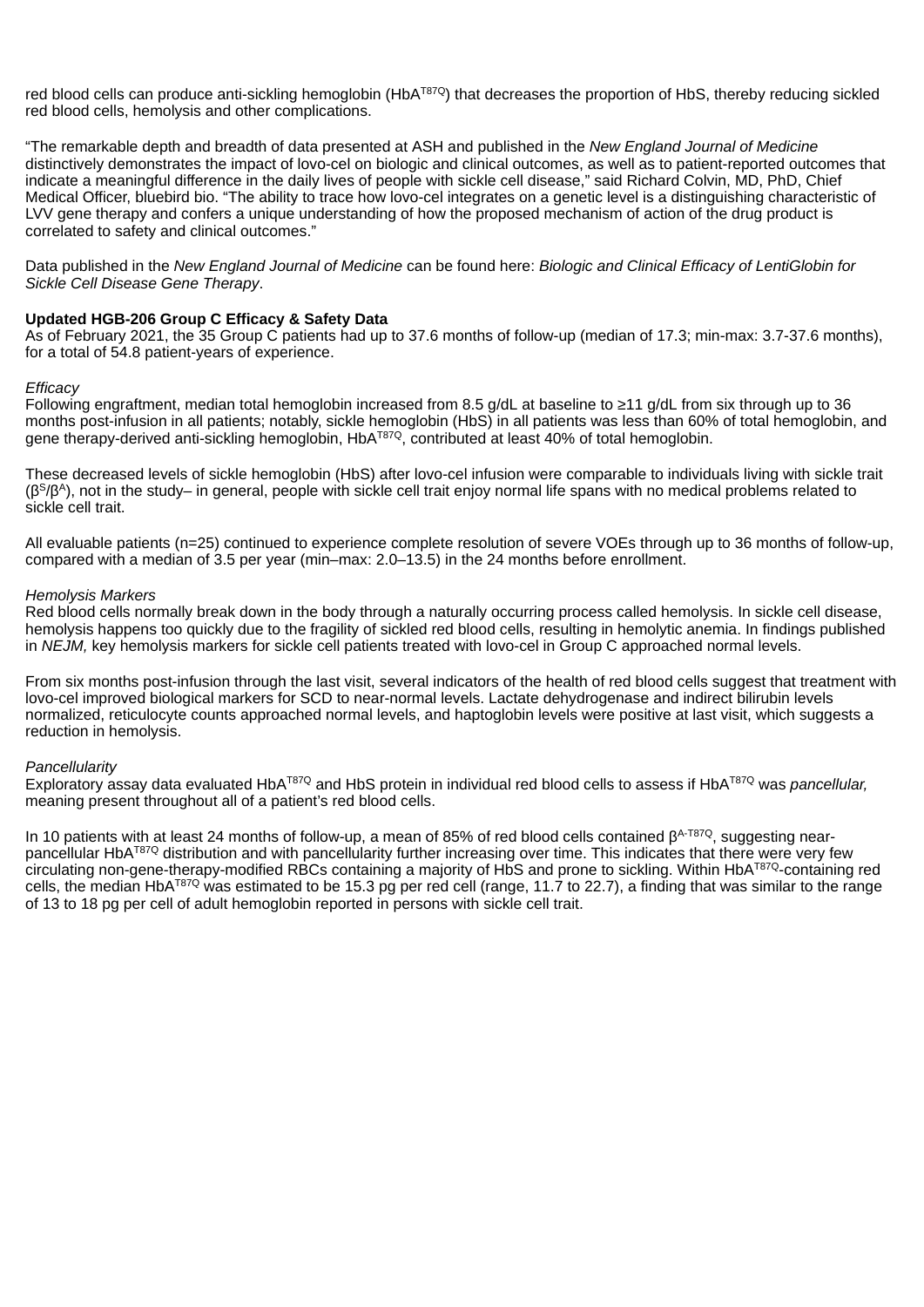#### *Polyclonality*

Lentiviral vector (LVV) gene therapy is uniquely traceable at the genetic level. Traceability is possible through the utilization of sophisticated and precise integration site analysis (ISA), which enables the active identification and tracking of LVV-modified cells after delivery to a patient, thereby improving the ability to further evaluate biological effects*.*

Based on manufacturing improvements reflected in the Group C cohort of HGB-206, greater diversity was detected in LVV insertion sites, which was associated with increased pancellularity, a reduced sickling rate, and reduced proliferative and hematopoietic stress.

#### *Safety*

There have been no reports of graft versus host disease (GvHD), graft failure, replication-competent lentivirus, or vectormediated insertional oncogenesis in subjects from Group C or any subject treated in HGB-206.

The safety data from Group C patients in HGB-206 remain generally consistent with the known side effects of autologous hematopoietic stem cell collection and myeloablative single-agent busulfan conditioning, as well as underlying SCD. One nonserious, Grade 2 adverse event (AE) of febrile neutropenia was considered related to lovo-cel; additionally, one non-serious, Grade 2 AE of leukopenia and one Grade 1 AE of decreased diastolic blood pressure were considered possibly related to lovocel. There were no serious AEs related to lovo-cel.

As previously reported, one patient with significant baseline SCD-related cardiopulmonary disease died 20 months posttreatment; the treating physician and an independent monitoring committee agreed his death was unlikely related to lovo-cel and that SCD-related cardiac and pulmonary disease contributed.

In the initial cohort (Group A) of the HGB-206 study, two patients treated with lovo-cel developed acute myeloid leukemia (AML). After thorough investigations into the cases bluebird bio determined that these were unlikely related to the insertion of bluebird's lentiviral vector (LVV) gene therapy for SCD.

#### **Patient-Reported Quality of Life**

Sickle cell disease is characterized by high morbidity and early mortality. The management of such a complex disease with many sequalae has a profound impact on all aspects of patient quality of life—physical, mental and socioemotional.

Health-related quality of life (HRQoL) findings in Group C patients were generated using the Patient Reported Outcomes Measurement Information System 57 (PROMIS-57), a validated instrument in SCD.

Generally, improvements reported previously at Month 12 post infusion were sustained through Month 24. Specifically, 67% (n=10/15) reported a significant decrease in pain intensity at Month 12, which was sustained for 56% (n=5/9) of evaluable patients at Month 24. Similarly, 56% (n=9/16) reported clinically meaningful reductions in pain interference on daily life at Month 12, which was sustained at Month 24 (56%, 5/9). The majority of patients at Months 12 (69%, n=11/16) and Month 24 (63%, n=5/8) reported clinically meaningful improvements in physical functioning, and half of patients at Months 12 (50%, n=8/16 and 24 (56%, n=5/9) reported clinically meaningful reductions in fatigue following treatment with lovo-cel. The remaining domains reported trends toward improvement in other aspects of quality of life, including mental and social health.

These findings provide a broader understanding of the impact to patient life over time following treatment with lovo-cel and are the strongest HRQoL improvements reported to-date in the SCD treatment landscape.

#### **About HGB-206**

HGB-206 is an ongoing, Phase 1/2 open-label study designed to evaluate the efficacy and safety of lovo-cel gene therapy for sickle cell disease that includes three treatment cohorts: Groups A (n=7), B (n=2) and C (n=35). A refined manufacturing process designed to increase vector copy number (VCN) and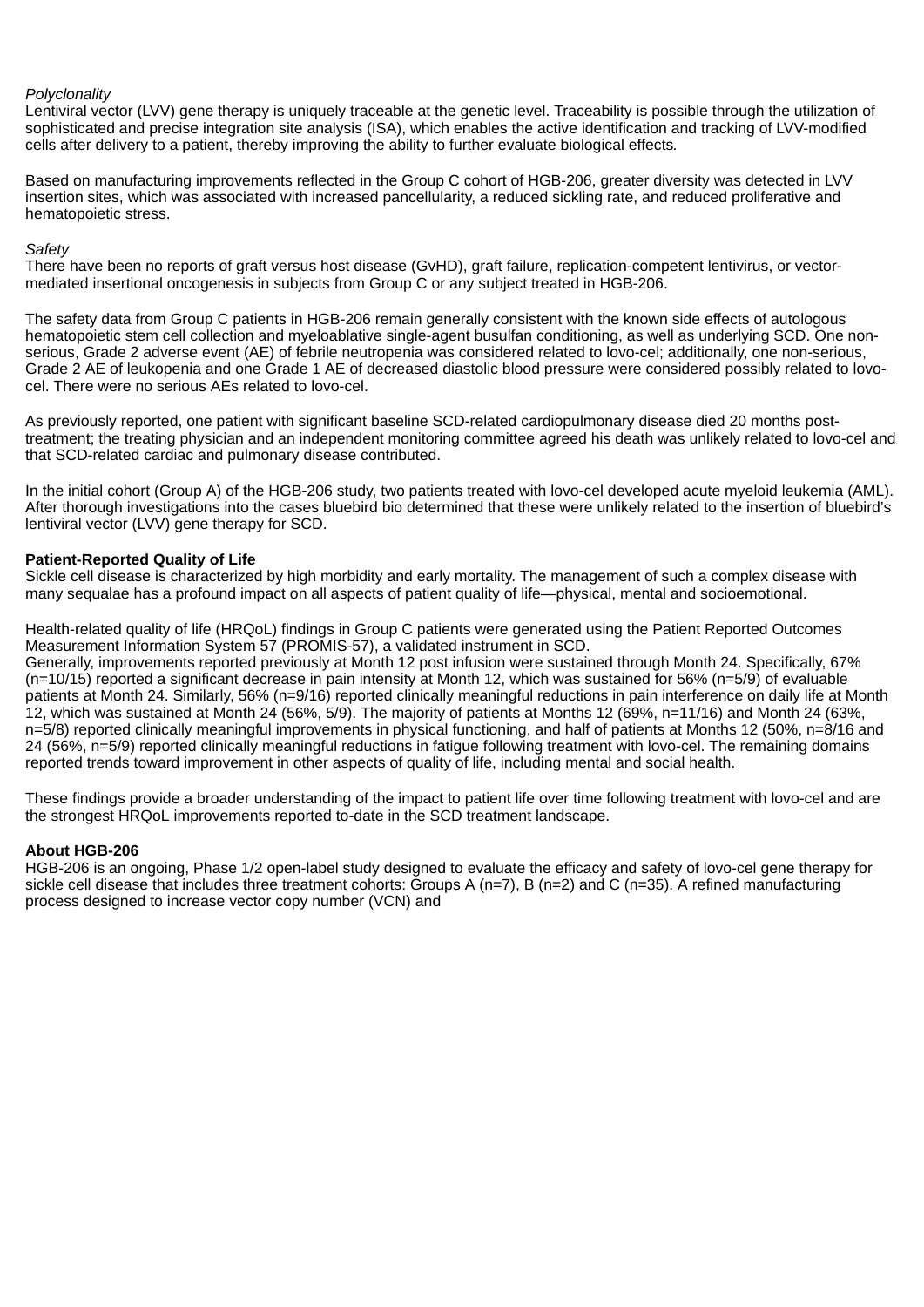further protocol refinements made to improve engraftment potential of gene-modified stem cells were used for Group C. Group C patients also received lovo-cel made from HSCs collected from peripheral blood after mobilization with plerixafor, rather than via bone marrow harvest, which was used in Groups A and B of HGB-206.

Under a Cooperative Research and Development Agreement (CRADA), the National Heart, Lung, and Blood Institute, part of the National Institutes of Health, assisted bluebird in conducting clinical trials of its investigational LentiGlobin® gene therapy.

#### **About lovotibeglogene autotemcel (lovo-cel; formerly LentiGlobin® for SCD, bb1111)**

lovotibeglogene autotemcel (lovo-cel) gene therapy is an investigational one-time treatment being studied for sickle cell disease (SCD), that is designed to add functional copies of a modified form of the β-globin gene ( $\beta^{A-T87Q}$ -globin gene) into a patient's own hematopoietic (blood) stem cells (HSCs). Once patients have the β<sup>A-T87Q</sup>-globin gene, their red blood cells can produce antisickling hemoglobin (HbA $^{187Q}$ ) that decreases the proportion of HbS, with the goal of reducing sickled red blood cells, hemolysis and other complications. bluebird bio's clinical development program for lovo-cel includes the completed Phase 1/2 HGB-205 and ongoing Phase 1/2 HGB-206 and Phase 3 HGB-210 studies. bluebird bio is also conducting a long-term safety and efficacy follow-up study (LTF-307) for people who have participated in bluebird bio sponsored clinical studies of lovo-cel.

As of February 17, 2021, a total of 49 patients have been treated with lovo-cel, with up to six years of patient follow-up, in the HGB-205 (n=3), HGB-206 (n=44) and HGB-210 (n=2) clinical studies. The HGB-206 total includes: Group A (n=7), B (n=2) and C (n=35), representing progressive adaptations to the manufacturing and treatment and processes. In the Group C cohort of the Phase 1/2 HGB-206 study, no severe vaso-occlusive events (VOEs) were reported with up to 24 months of follow-up in patients with a history of at least four severe VOEs and at least six months of follow-up.

The safety data profile remains generally consistent with the risks of autologous stem cell transplantation and myeloablative single-agent busulfan conditioning, as well as underlying SCD. One non-serious, Grade 2 adverse event (AE) of febrile neutropenia was considered related to lovo-cel. There were no serious AEs related to lovo-cel.

In the Group C cohort of the HGB-206 study, one patient with underlying cardiopulmonary disease and SCD-related complications died 20 months post-treatment; the treating physician and an independent monitoring committee agreed his death was unlikely related to lovo-cel.

In the initial cohort (Group A) of the HGB-206 study, two patients treated with lovo-cel developed acute myeloid leukemia (AML). After thorough investigations into the cases, bluebird bio determined that these were unlikely related to the insertion of bluebird's lentiviral vector (LVV) gene therapy for SCD.

For more information on lovo-cel studies, visit: https://www.bluebirdbio.com/our-science/clinical-trials or clinicaltrials.gov.

The FDA has granted orphan drug designation, fast track designation, regenerative medicine advanced therapy (RMAT) designation and rare pediatric disease designation for lovo-cel.

lovo-cel is investigational and has not been approved in any geography.

#### **About bluebird bio, Inc.**

bluebird bio is pursuing curative genetherapies to give patients and their familiesmore bluebird days.

With a dedicated focus on severe genetic diseases, bluebird has industry-leading clinical and research programs for sickle cell disease, β-thalassemia and cerebral adrenoleukodystrophy. We custom design each of our therapies to address the underlying cause of disease and have developed in-depth and